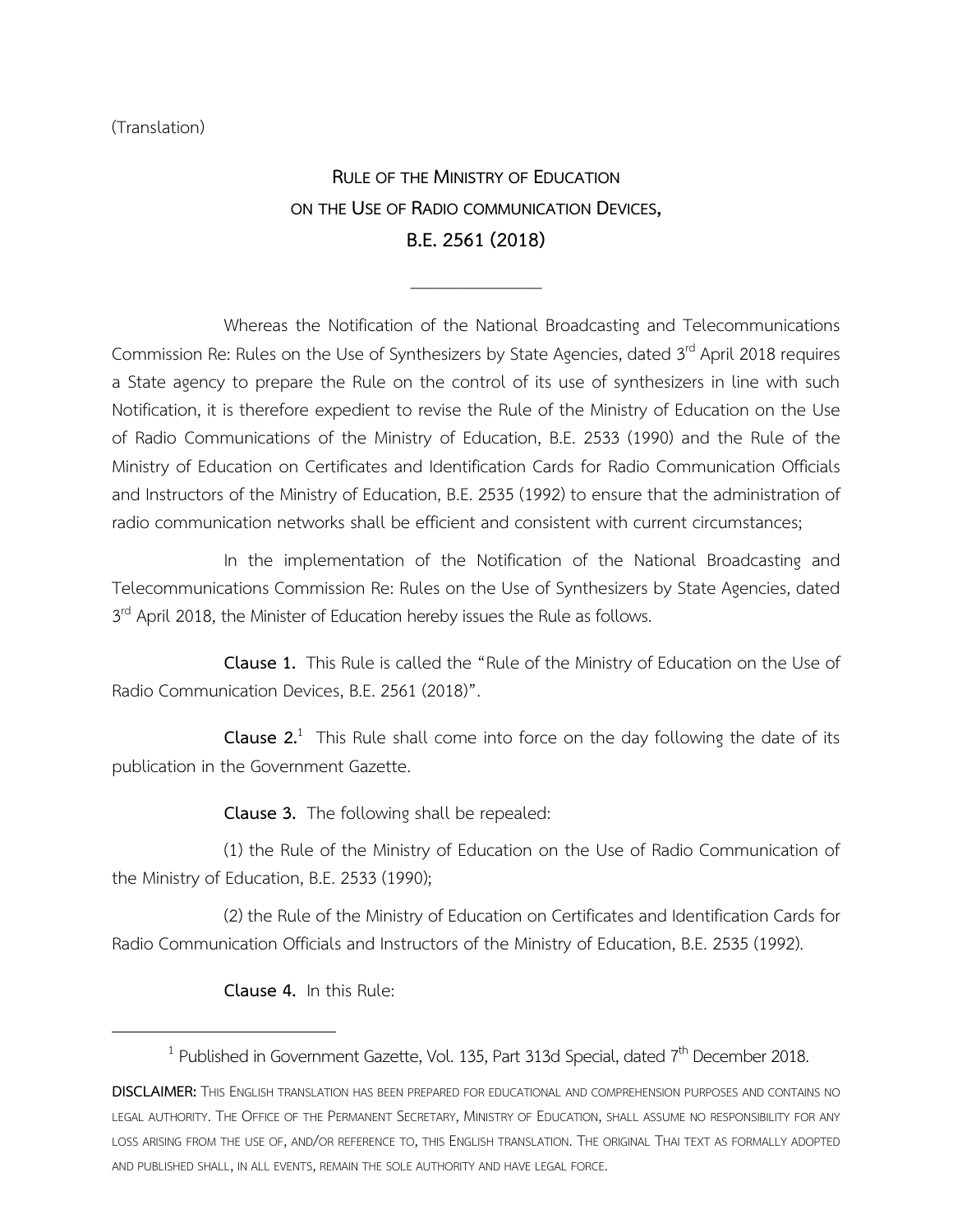"radio communication device" means a radio communication transmitter, a radio communication receiver or a radio communication receiver and transmitter under the law on radio communication;

"radio communication" means transmission or reception of signs, signals, word characters, pictures and sounds or any other materials capable of comprehension of meaning, by means of frequencies in respect of which the Ministry of Education is granted permission;

"radio communication station" means the radio communication centre of the Ministry of Education, a base station and a client station;

"Radio Communication Centre of the Ministry of Education" means the main station or the radio communication network control centre, which is established by the Ministry of Education as a base station;

"base station" means a Government agency, agency or educational institution controlled by and attached to an educational institution which is permitted by the Ministry of Education or the entrusted person to establish a radio communication station for controlling client stations and serving as an alternative network in case of emergency;

"client station" means a Government agency, agency or educational institution controlled by and attached to the Ministry of Education established upon permission from the Head of a Government agency which is controlled by and attached to the Ministry of Education;

"client device" means a radio communication device, of which the user is a radio communication official of the Ministry of Education, a Government agency, an educational institution or any other agency permitted by the Ministry of Education to share a network;

"radio communication official" means a user of a radio communication device who is a Government official or an official of a Government agency, an educational institution which is attached to or under superintendence of the Ministry of Education or any other agency permitted by the Ministry of Education to share a network;

"call sign" means a name designated for calling a radio communication station, radio communication user, person, place or vehicle in the course of communication by a radio communication device;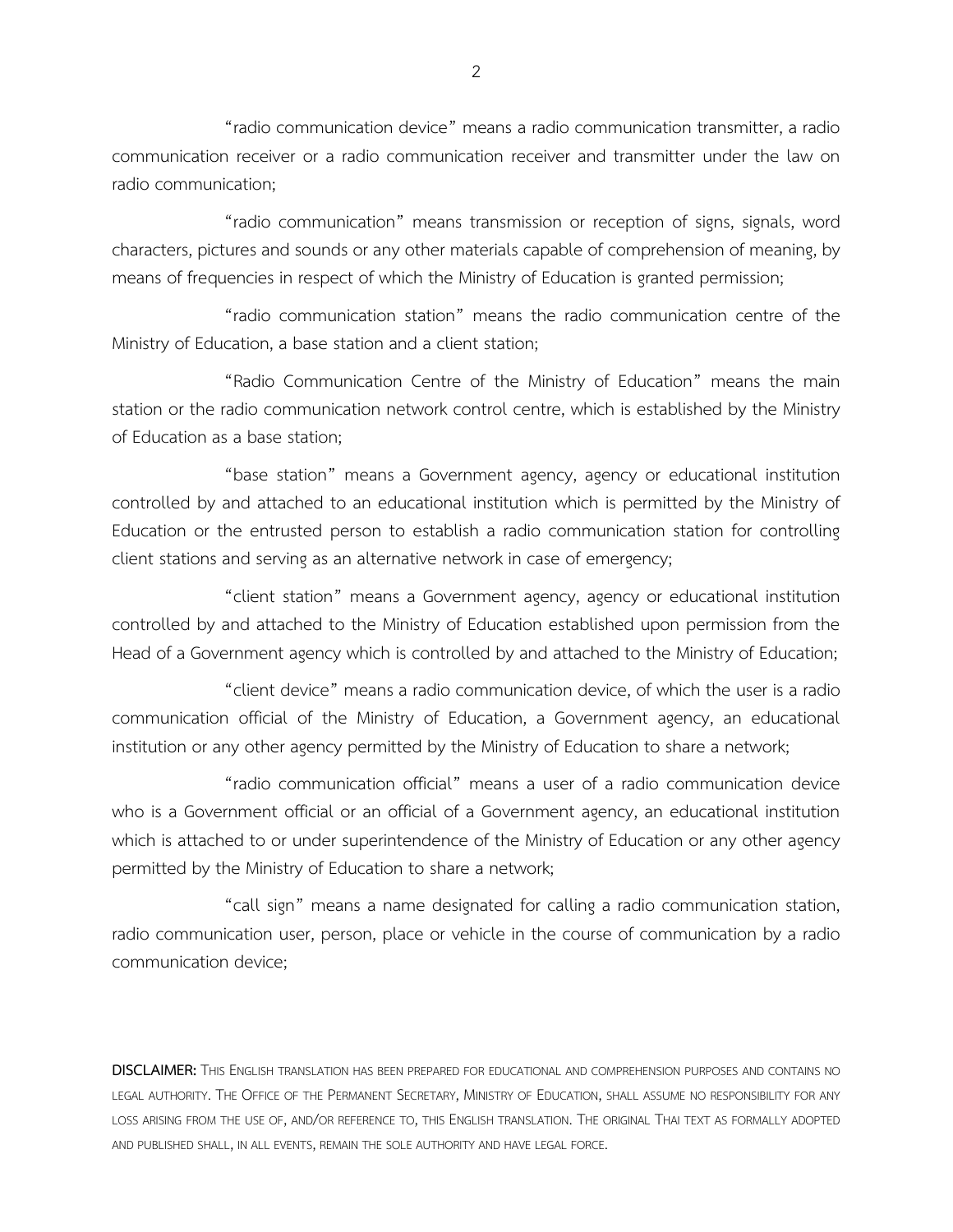"Government agency" means a Government agency which has a status as a juristic person and as a Department under the law on administrative organisation of the Ministry of Education;

"head of the Government agency" means Permanent-Secretary, Secretary-General of the Basic Education Commission, Secretary-General of the Higher Education Commission, Secretary-General of the Education Council and Secretary-General of the Vocational Education Commission;

"other agency" means a State agency under superintendence of the Ministry of Education and shall include a State agency which is not attached to the Ministry of Education;

"educational institution" means an educational institution which is attached to and under superintendence of the Ministry of Education;

"Committee" means the Committee on the Administration of the Use of Radio Communication Networks of the Ministry of Education.

**Clause 5.** The Permanent Secretary for Education shall have charge and control of the execution of this Rule and shall have the power to interpret and decide questions arising in consequence of the execution of this Rule.

# **CHAPTER I USE OF RADIO COMMUNICATION NETWORKS**

\_\_\_\_\_\_\_\_\_\_\_\_\_\_\_

**Clause 6.** The use of radio communication networks under this Rule shall be only in the interest of official service or missions of educational institutions.

**Clause 7.** There shall be the Radio Communication Centre of the Ministry of Education as a radio communication station for controlling radio communication networks of the Ministry of Education.

**Clause 8.** There shall be a Committee on the Administration of the Use of Radio Communication Networks of the Ministry of Education, abbreviated as "CRC MOE", consisting of Permanent Secretary for Education or the entrusted person as Chairperson and representatives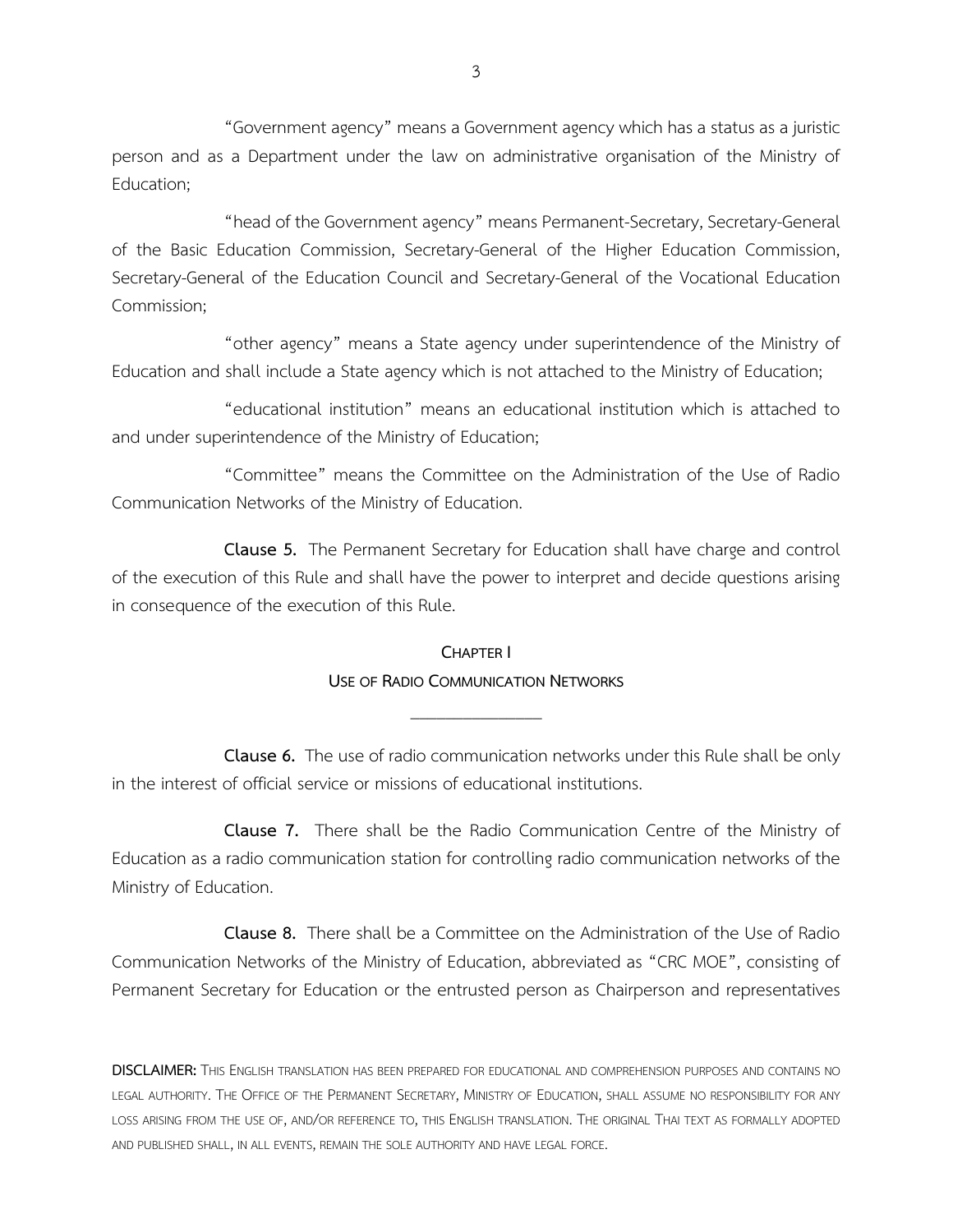of Government agencies as members and the Director of the Bureau of General Administration of the Office of the Permanent Secretary for Education shall be a member and secretary.

**Clause 9.** The Committee shall have the duties as follows:

(1) to prescribe rules and practices for the execution of this Rule;

(2) to prescribe rules, procedures and call signs of radio communication officials in a radio communication network;

(3) to control and supervise the use of radio communication;

(4) to prescribe rules, procedures and programmes for training radio communication officials;

(5) to propose to the Permanent Secretary for Education opinions on the administration of the use of frequencies of the Ministry of Education for Government agencies, educational institutions or other agencies or the establishment of radio communication stations;

(6) to prescribe forms for matters in the execution of this Rule;

(7) to propose to the Permanent Secretary for Education opinions on revocation of identification cards for radio communication officials;

(8) to appoint sub-committees or working groups for carrying out activities which fall within the powers and duties of the Committee;

(9) to carry out other activities as entrusted.

**Clause 10.** The control of radio communication networks shall be as follows:

(1) the Radio Communication Centre of the Ministry of Education shall be theradio communication network control centre which has the Permanent Secretary for Education as its director with the power to exercise control over base stations, client stations and client devices of all stations in a radio communication network;

(2) a base station shall be the radio communication network control centre of a Government agency which has the head of the Government agency or the head of the agency or the head of the educational institution as its director with the power to exercise control over client stations and client devices, as the case may be;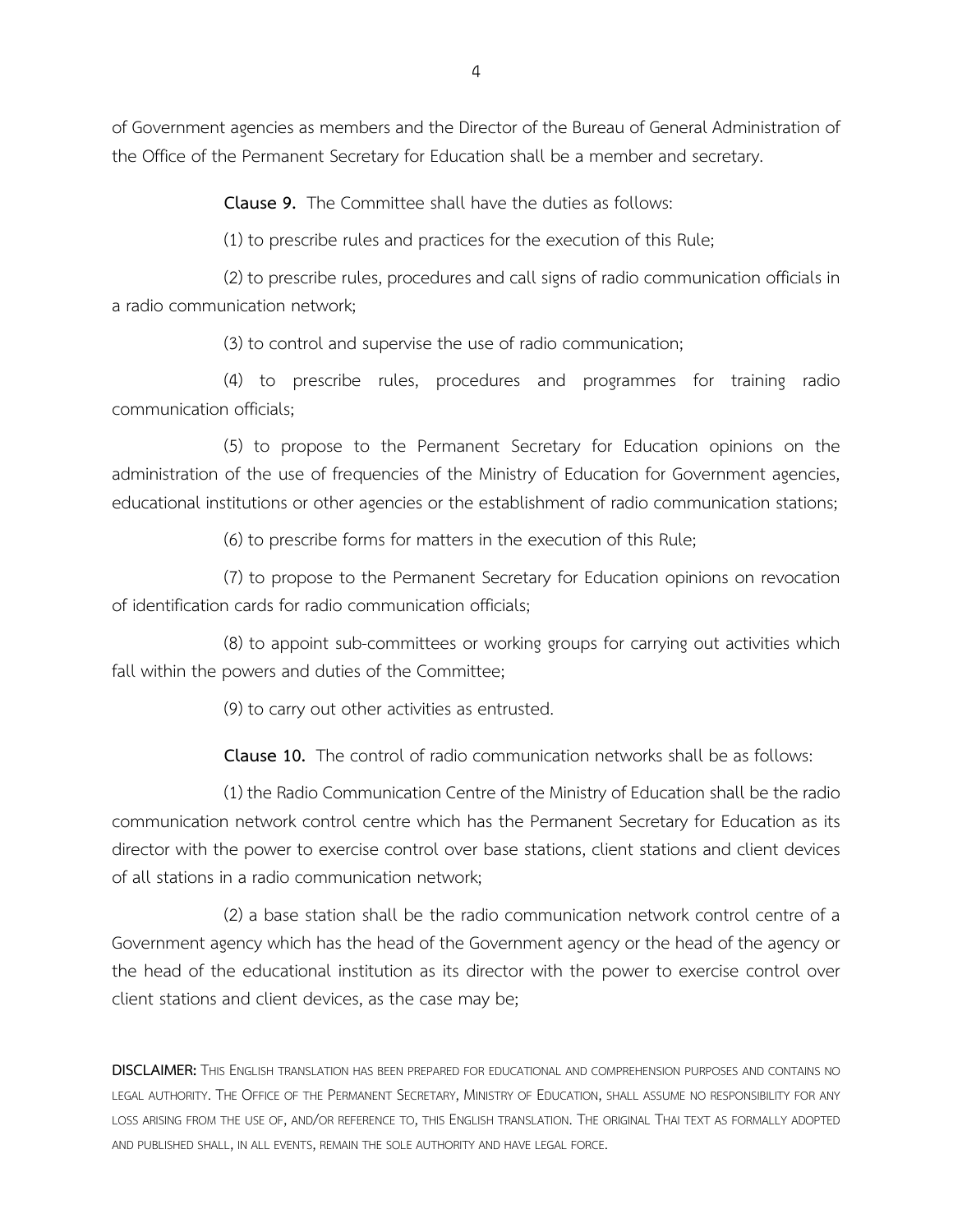(3) a client station shall be the radio communication network control centre of a Government agency which has the head of the Government agency or the head of the educational institution as its director with the power to exercise control over client devices, as the case may be.

**Clause 11.** The Radio Communication Centre of the Ministry of Education shall provide log cards for radio communication devices in a communication network in accordance with the form prescribed by the Committee. In this regard, the Permanent Secretary for Education shall be the person with the power to issue cards, and log cards for radio communication devices shall be valid throughout their use as from the date of issuance.

In the case where a log card for a radio communication device is lost or damaged, the radio communication station or the radio communication official shall, for the purpose of the issuance of a new log card, submit to the Permanent Secretary for Education through the responsible director of the radio communication station under Clause 10 an application for the issuance of a new log card for the radio communication device, provided that details as to the radio communication device shall be enclosed and all this shall be carried out within thirty days as from the date of the knowledge that the log card for the radio communication device has been lost or damaged.

With regard to a personal radio communication device, when the radio communication official vacates official duties for any reason whatsoever or no longer needs to use a radio communication device or does not intend to use a radio communication device or has the use of a radio communication device revoked, the radio communication official or his heir shall take action in relinquishing the log card for the radio communication device to the Radio Communication Centre of the Ministry of Education. In this regard, the radio communication device which is in use may be transferred to a person entitled to use radio communication devices. All this shall be completed within ninety days as from the day on which such radio communication official vacates official duties or no longer needs to have the use of the radio communication device or does not intend to have the use thereof or has the use thereof revoked.

The radio communication official to whom the radio communication device is transferred under paragraph three shall give the notification thereof to the responsible director of the radio communication station under Clause 10 together with details as to the radio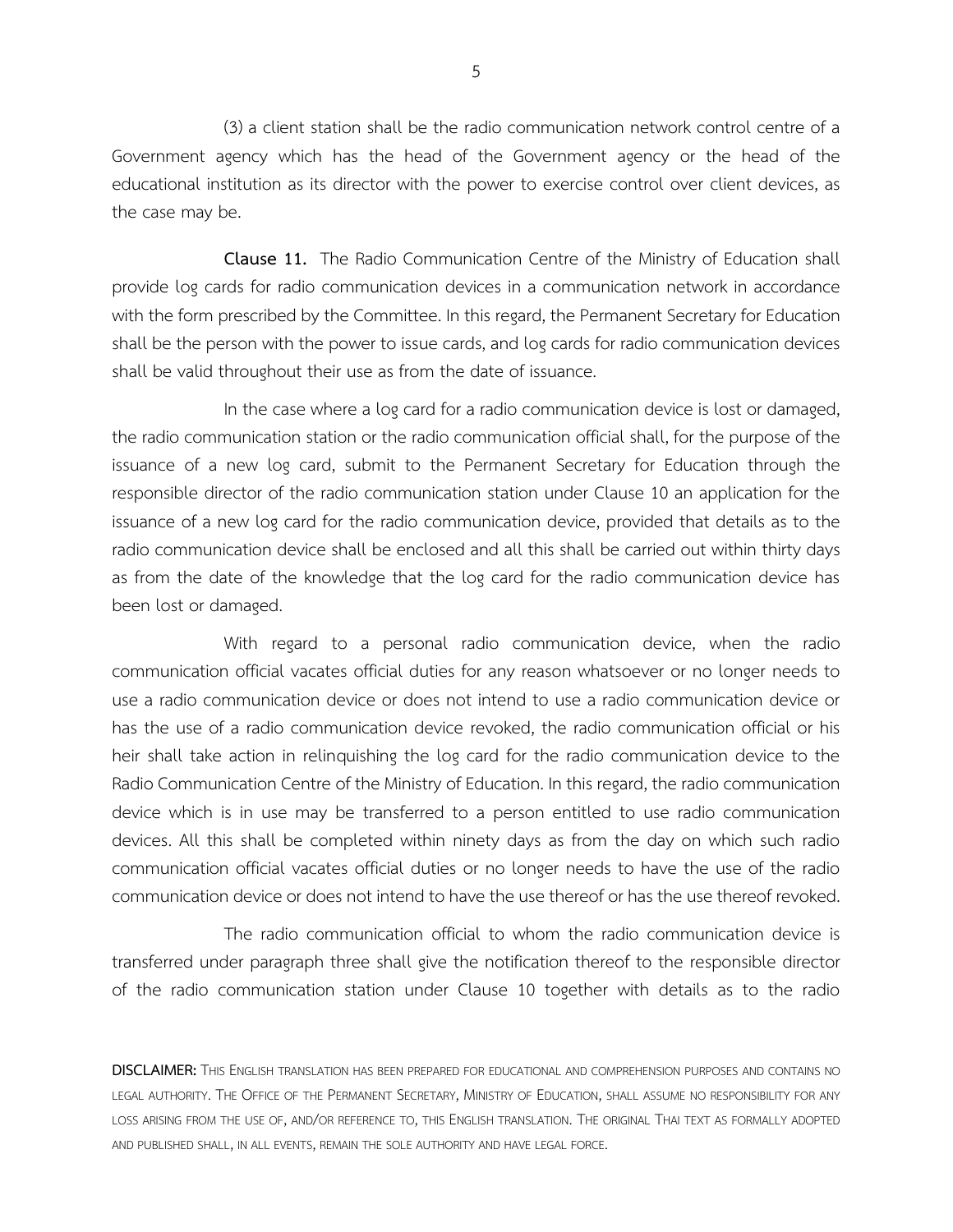communication device and the serial numbers for the purpose of the issuance of a new log card for the radio communication device within ninety days as from the date of taking the transfer.

**Clause 12.** A radio communication station has the powers and duties as follows:

(1) to exercise control over reception and transmission of messages via radio communication devices to ensure compliance with the Rule on National Safety and oversee communications, the use of expressions and the use of radio communication devices to ensure orderliness and carry out activities in accordance with official rules in the case where it is found that radio communication officials fail to comply with this Rule;

(2) to provide radio communication officials for the radio communication station;

(3) to provide, at the radio communication station, books for recording communications by responsible radio communication officials, for the purpose of examination and for other official purposes;

(4) to carry out co-ordination across radio communication networks.

**Clause 13.** A radio communication official for a radio communication station shall be a radio communication official in the radio communication network and be appointed by the director of the radio communication station for performing duties at the radio communication station.

**Clause 14.** A radio communication official for a radio communication station has the duties as follows:

(1) to examine communication devices at the radio communication station to ensure their availability for ready use;

(2) to co-ordinate the use of radio communication networks and contacts with radio communication officials, exercise control over reception and transmission of messages via radio communication devices to ensure compliance with the Rule on National Safety and oversee communications, the use of expressions and the use of radio communication devices in radio communication networks to ensure orderliness;

(3) to perform duties at the radio communication station as entrusted and be alert for contacts and ready to be contacted at all times when calls are made;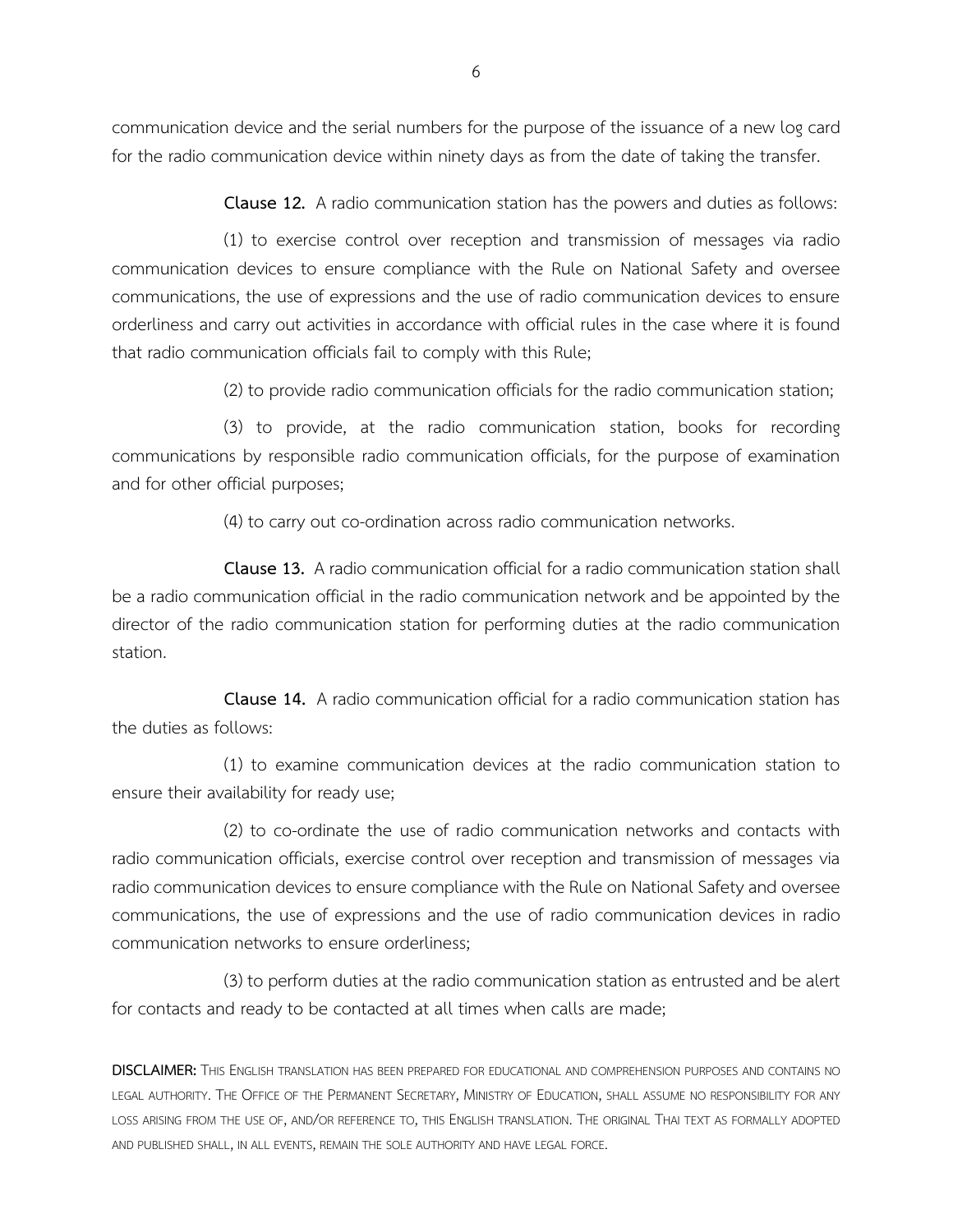(4) to record, in the book provided for recording communications, communicated messages on every occasion of communications, with the following details:

(a) the date and time of each communication, from its start to its end;

(b) the frequency used for communicating with call signs of the contacted radio communication station;

(c) results of the communication and a summary of the communicated messages;

(5) to, in the case of a cause of necessity or emergency likely to be harmful to work operation or communication devices, report it to the director of the radio communication station for giving directions or ordering temporary cessation of the operation of the radio communication station and, upon directions being given by the director of the radio communication station, notify them to radio communication stations in the radio communication network.

**Clause 15.** A radio communication official for a radio communication station shall not carry out the following conduct:

(1) allowing other persons to use, or giving consent to other persons for using, communication devices at the radio communication station;

(2) communicating with radio communication stations not permitted to share the radio communication network;

(3) using radio communication devices at the radio communication station for any private purpose or for other matters unrelated to the official service;

(4) transmitting any message known to be false or likely to cause injury to the official service, an agency, the public or any particular person or cause anxiety to the addressee;

(5) causing interference with or obstruction to communications by means of transmission of interference signals or waves;

(6) ceasing the operation of the radio communication station in his own volition;

(7) inappropriately behaving in the course of the performance of duties;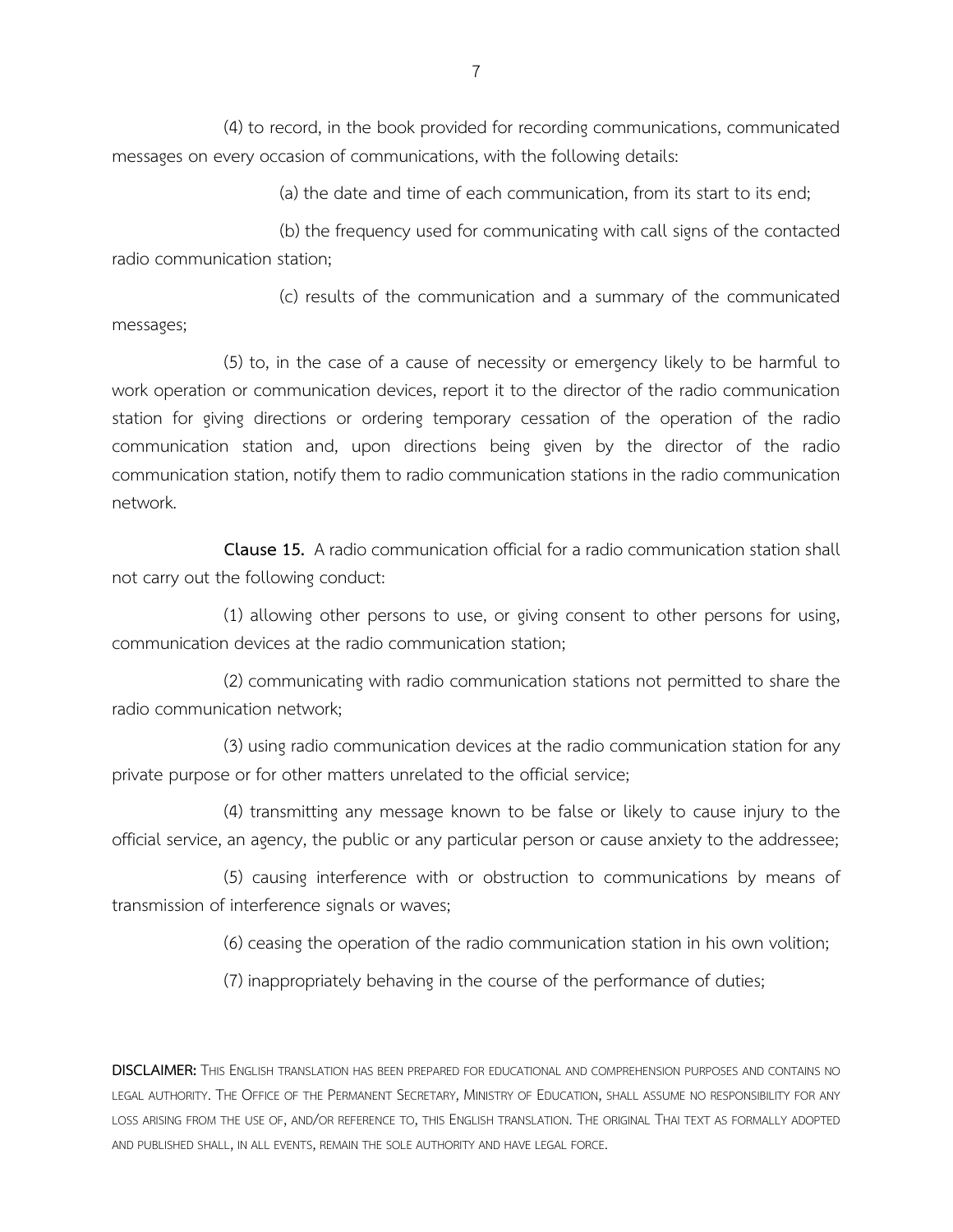(8) permitting unauthorised persons to use frequencies in respect of which the Ministry of Education is granted permission.

**Clause 16.** A radio communication official for a radio communication network has the duties as follows:

(1) to strictly comply with this Rule;

(2) to communicate with radio communication stations permitted to share the radio communication network;

(3) to keep confidentiality of messages acquired from communications via radio communication devices;

(4) to give the Government co-operation in reporting important events witnessed and notifying them to radio communication stations in respective areas without delay;

(5) to use his own call sign without falsely using call signs of other persons or allowing other persons to use his own call sign;

(6) to refrain from transmitting any message known to be false or likely to cause injury to the official service, an agency, the public or any particular person or cause anxiety to the addressee;

(7) to refrain from causing interference with or obstruction to communications by means of transmission of interference signals or waves;

(8) to use the radio communication network for matters related to the official service without using it for any private purpose;

(9) to communicate with radio communication stations permitted to share the radio communication network.

**Clause 17.** A radio communication station shall prepare an inventory for disbursement of its radio communication devices in accordance with the form prescribed by the Committee and keep it up to date at all times and furnish one copy thereof to the Radio Communication Centre of the Ministry of Education within 30<sup>th</sup> September of every year.

**Clause 18.** If a radio communication official of a Government agency, agency or educational institution in a radio communication network, who is an official of the Government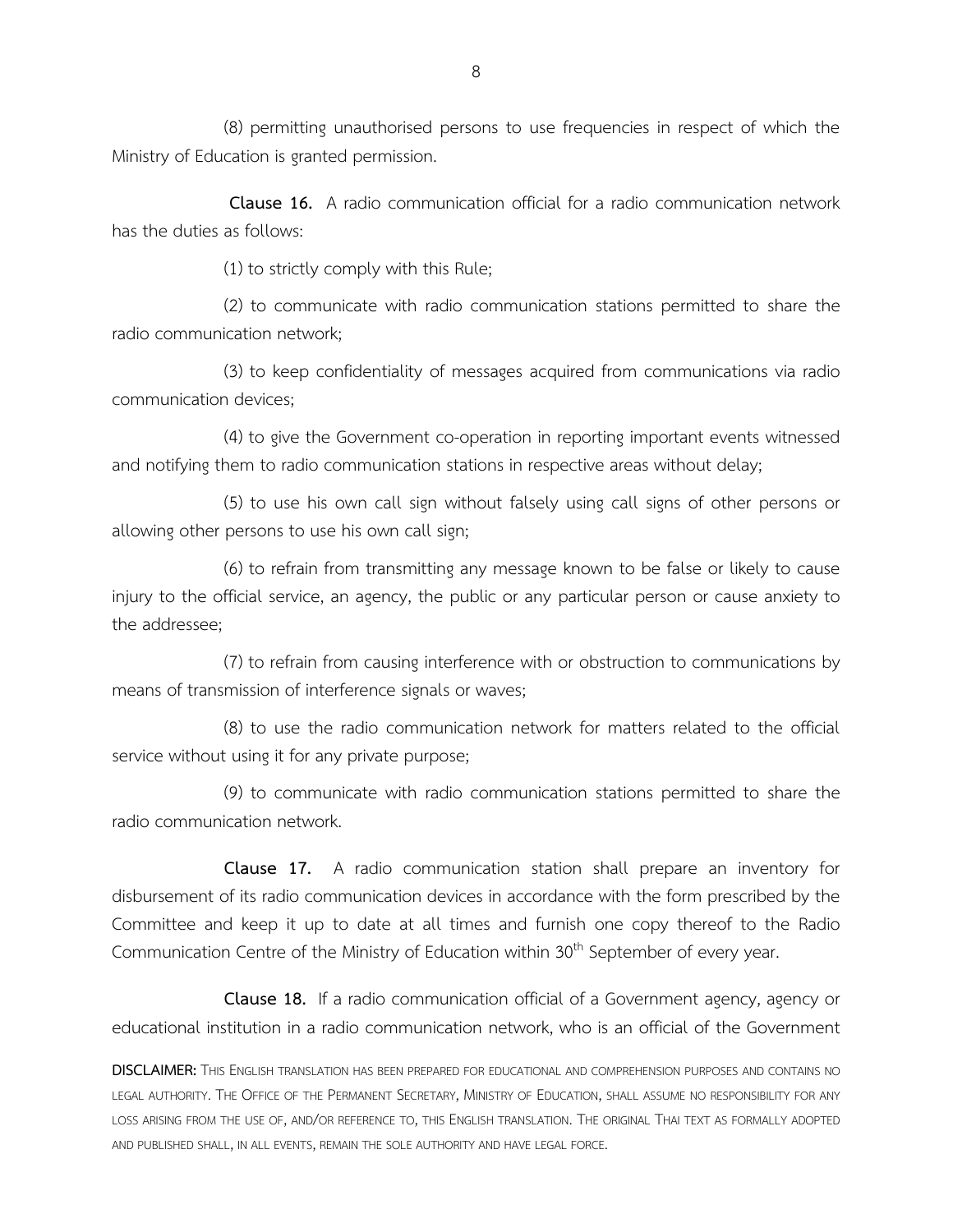agency, agency or educational institution fails to comply with this Rule, the head of the Government agency, agency or educational institution shall consider any of the following action:

(1) giving a warning verbally or in writing;

(2) ordering suspension of the use of the radio communication device for a certain period of time and calling the identification card for the radio communication official for retention;

(3) taking action in revoking the identification card for the radio communication official and demanding relinquishment thereof;

(4) to conduct disciplinary action in the case of a disciplinary breach.

**Clause 19.** If it is found that any radio communication official for a radio communication station or any radio communication official in a radio communication network, who is not an official of a Government agency, agency or educational institution, fails to comply with this Rule, the Permanent Secretary for Education may consider any of the following action:

(1) giving a warning verbally or in writing;

(2) ordering suspension of the use of the radio communication network fora certain period of time;

(3) revoking permission for sharing the radio communication network of the Ministry of Education;

(4) notifying the superior to consider disciplinary action, for the radio communication official who is attached to any other agency;

(5) notifying the National Broadcasting and Telecommunications Commission to consider penalties or take legal action.

#### **CHAPTER II**

## **RADIO COMMUNICATION OFFICIALS** \_\_\_\_\_\_\_\_\_\_\_\_\_\_\_

**Clause 20.** A radio communication official who uses a radio communication device of a Government agency or any other agency or a personal radio communication device shall have the qualifications and shall not be under the prohibition as follows: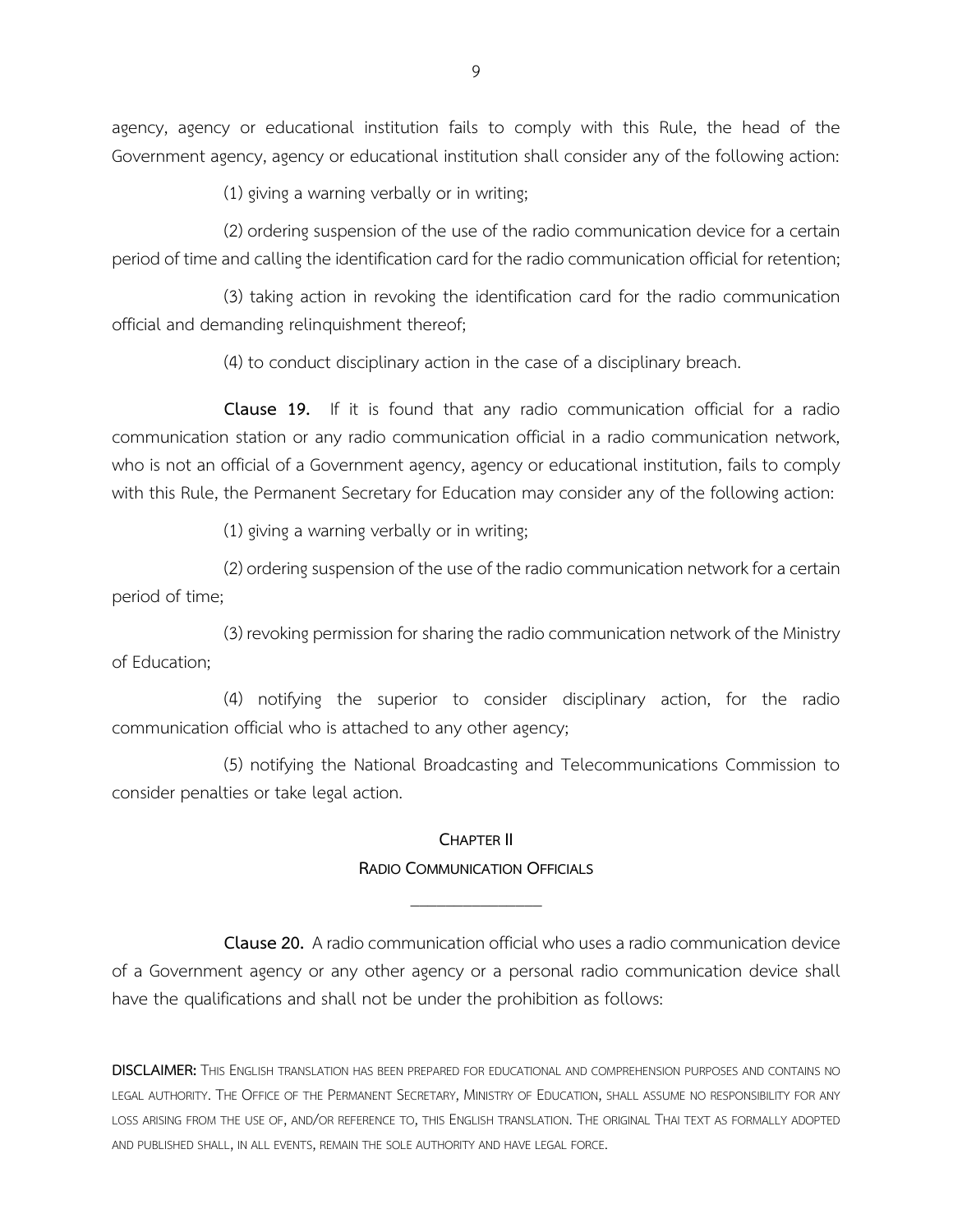(1) being a Government official, Government employee or employee, or assisting the performance of official service at an agency attached to the Ministry of Education or any other agency permitted to use radio communication frequencies with a Government agency;

(2) completing such training programme on the use of synthesizers as prescribed by the Committee, which at least covers the following topics:

(a) the law on radio communication and relevant rules and regulations;

(b) communication principles and principles concerning the use of synthesizers;

(c) the law on the maintenance of communication security;

(d) this Rule of the Ministry of Education;

(e) other relevant laws;

(3) obtaining approval from the head of the Government agency, under which the need of his use of a radio communication device is acknowledged;

(4) not being a person with any behaviour that is offensive or harmful to society or national security.

The person completing the training programme on the use of radio communication devices is entitled to a certificate and an identification card for a radio communication official.

**Clause 21.** The Radio Communication Centre of the Ministry of Education shall provide identification cards for radio communication officials in accordance with the form prescribed by the Committee. In this regard, the Permanent Secretary for Education shall be the person with the power to issue cards, and identification cards for radio communication officials shall be valid for each period of five years as from the date of issuance.

In the case where the validity of an identification card for a radio communication official is nearing its expiry, if the card holder intends to have a further use or approval for a further use of radio communication devices, the card holder shall submit an application for a renewal of the card validity within thirty days prior to the expiry of the validity of the identification card for a radio communication official.

When it appears that a radio communication official in a radio communication network is disqualified or is under the prohibition under Clause 20 or that the Committee passes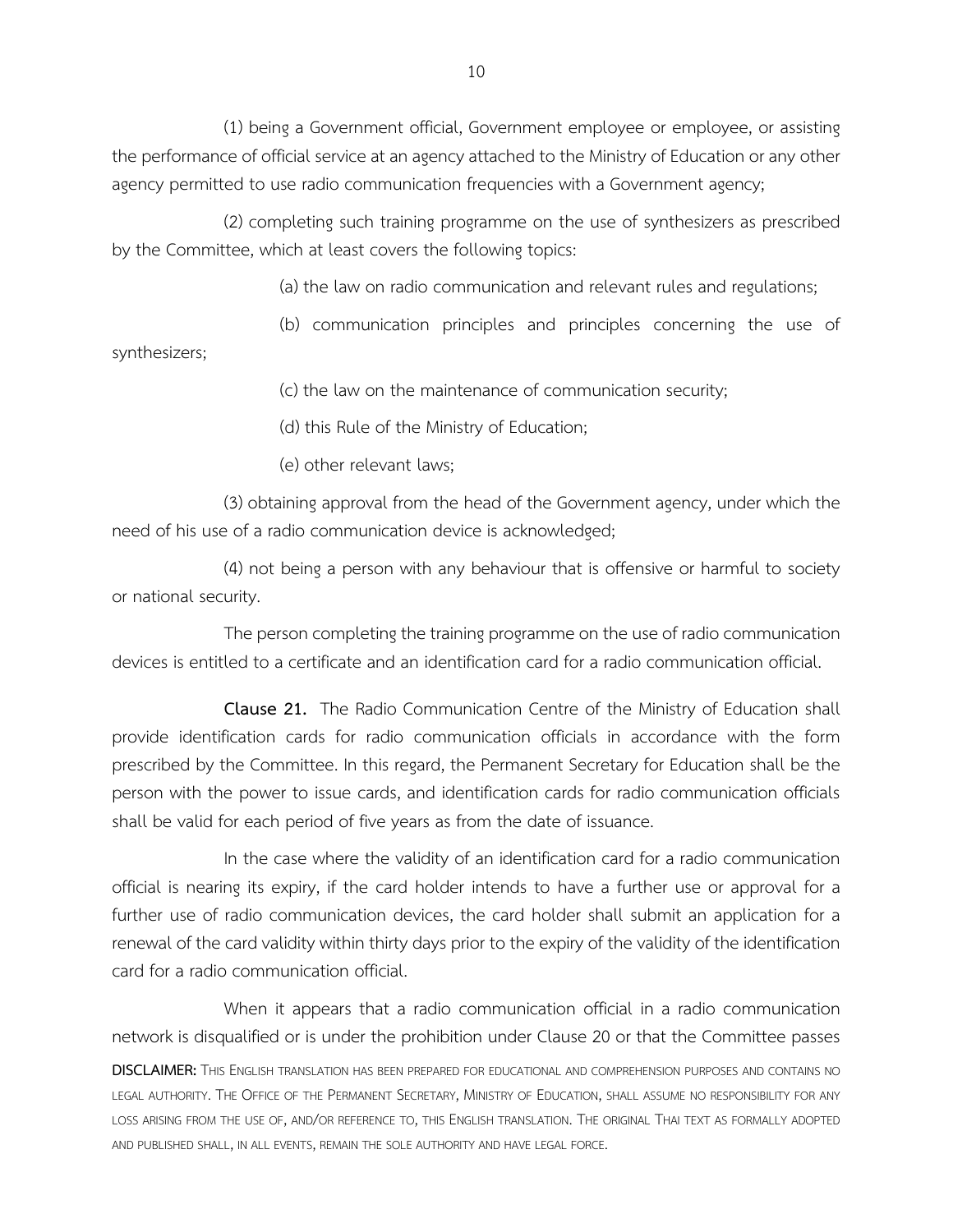a resolution towards the revocation, the director of the Radio Communication Centre of the Ministry of Education shall revoke the permission and demand relinquishment of the identification card for such radio communication official.

### **CHAPTER III APPLICATION FOR THE USE OF A RADIO COMMUNICATION NETWORK AND SHARING A RADIO COMMUNICATION NETWORK**

**Clause 22.** Persons eligible for applying for the use of a radio communication network are:

\_\_\_\_\_\_\_\_\_\_\_\_\_\_\_

(1) Government agencies, agencies, educational institutions and personnel attached to or under the superintendence of the Ministry of Education;

(2) other agencies and personnel attached to such agencies.

**Clause 23.** The use of a radio communication network shall be in compliance with the following requirements:

(1) the use shall only be restricted to the frequencies in respect of which Government agencies, agencies, educational institutions and personnel attached thereto are granted permission;

(2) prior notification shall be given to the responsible radio communication station on every occasion and, at the end of the communication, notification shall also be given to such radio communication station.

**Clause 24.** Radio communication devices which are intended to be used may be radio communication devices of the Government agencies, agencies, educational institutions concerned.

Radio communication officials who use their private radio communication devices and intend to share the use of frequencies for the performance of duties as part of missions of Government agencies, agencies or educational institutions shall obtain permission from the Government agencies and submit an application in accordance with the Notification of the National Broadcasting and Telecommunications Commission.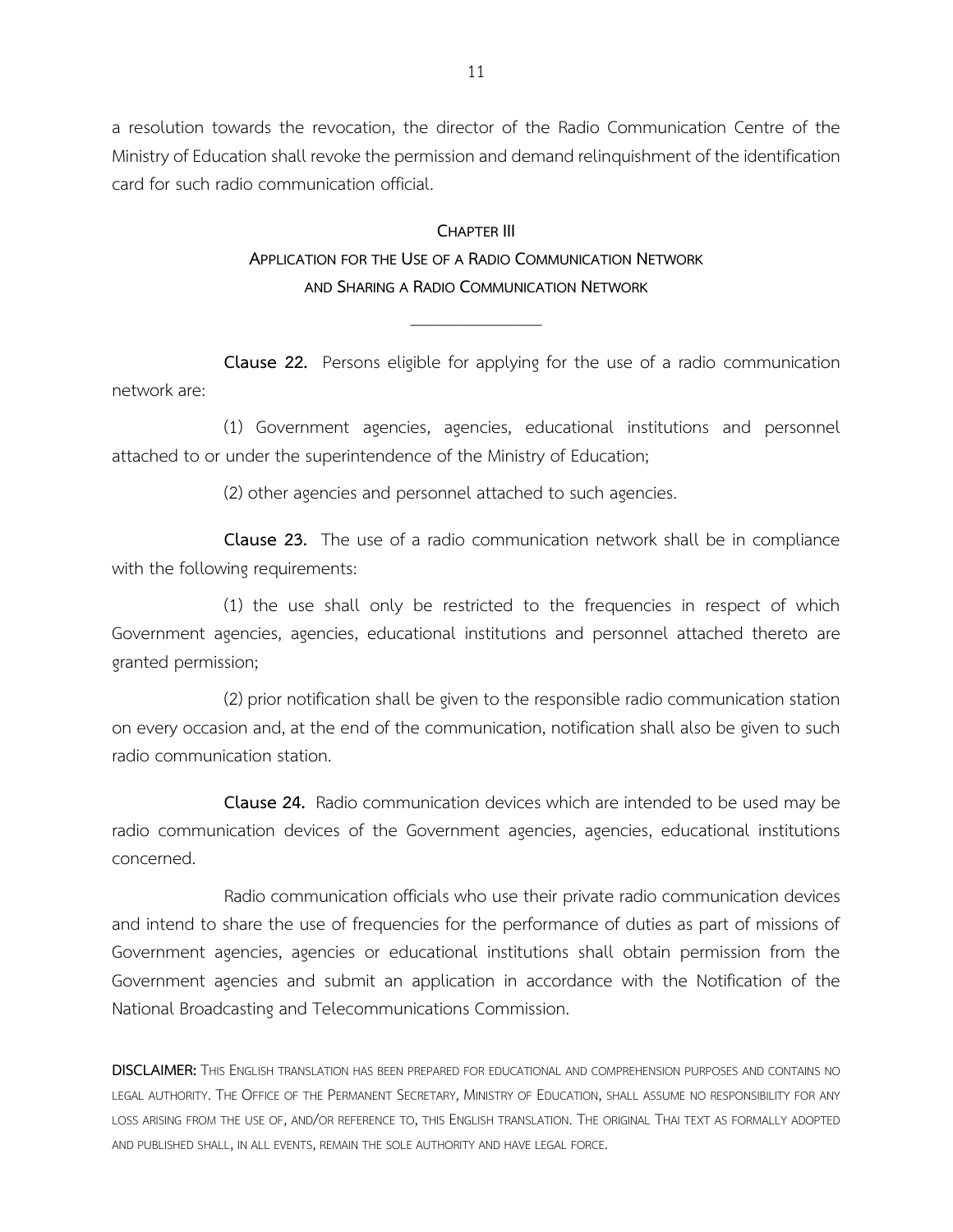**Clause 25.** Government agencies, agencies, educational institutions or other agencies which have radio communication devices in current use and intend to share and use a radio communication network or which, where granted permission for sharing a radio communication network, intend to establish a radio communication station, shall submit an application to the responsible director of the radio communication station under Clause 10 together with the notification of details as to places of use or communication stations as well as details as to radio communication devices, with an indication of their letter brands, types, models, serial numbers and product inventory numbers, licences for possession and use of radio communication devices in respect of which permission is granted or registration numbers of radio communication devices and call signs, in accordance with the form prescribed by the Committee.

Radio communication officials who intend to share and use a radio communication network shall submit an application and give notification of details in as much the same way as prescribed in paragraph one, with certification by their superiors being made in the application form and together with additional details, consisting of names of the radio communication officials, qualifications of the radio communication officials and call signs, in accordance with the form prescribed by the Committee.

#### **CHAPTER IV**

### **THE PROCUREMENT, USE AND CARRYING OF RADIO COMMUNICATION DEVICES** \_\_\_\_\_\_\_\_\_\_\_\_\_\_\_

**Clause 26.** Procurement of radio communication devices of a communication station or a radio communication official for use in a radio communication network shall be made upon approval of the responsible director of the radio communication station under Clause 10, provided that procurement shall be carried out in accordance with the law on radio communication and relevant by-laws and shall comply with this Rule.

**Clause 27.** If a radio communication station and a radio communication official intend to share a radio communication network and procure radio communication devices for use in the radio communication network, action shall be taken in accordance with Clause 26, with the notification of details as to the communication station, location as well as details as to radio communication devices to be procured for use in the radio communication network, in accordance with the form prescribed by the Committee.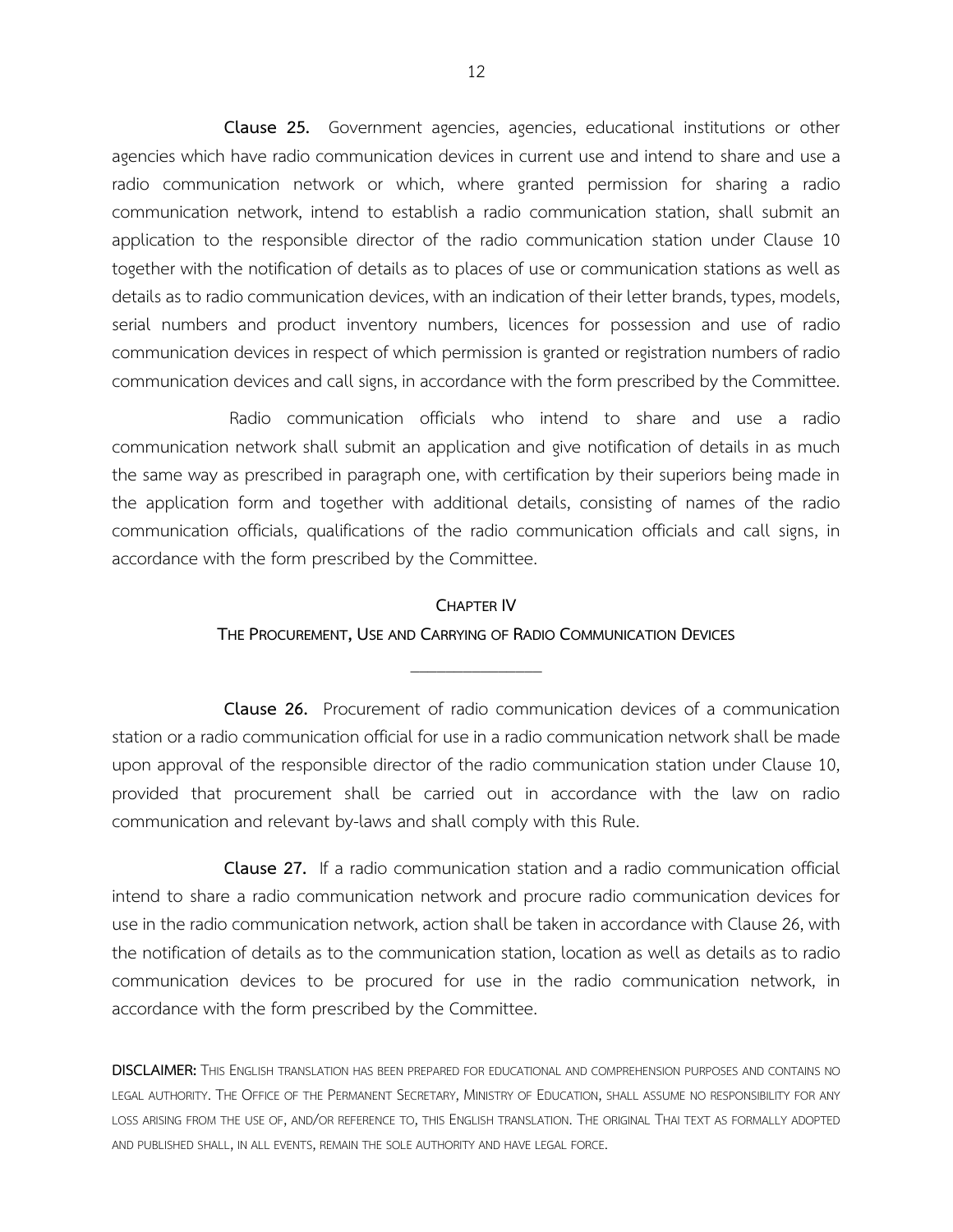**Clause 28.** When the Ministry of Education grants permission to a Government agency, a base station, a client station, a client device user and a radio communication official for sharing a radio communication network and procuring radio communication devices for use in the radio communication network, action shall be taken for making application to the Office of the National Broadcasting and Telecommunications Commission for expansion of the radio communication network and procurement of radio communication devices. Upon permission by the Office of the National Broadcasting and Telecommunications Commission for expansion of the radio communication network and procurement of radio communication devices, the Government agency, base station, client station, client device user and radio communication official shall take action in procuring radio communication devices as permitted.

When radio communication devices have been procured by the Government agency, base station, client station, client device user and radio communication official, details as to such radio communication devices, with an indication of letter brands, types, models, serial numbers and product inventory numbers or licences for possession and use of radio communication devices shall be furnished, together with the radio communication devices, to the Radio Communication Centre of the Ministry of Education for examination for the purposes of registration of and issuance of log cards for the radio communication devices.

**Clause 29.** Radio communication devices shall be carried in an appropriate manner.

#### **TRANSITORY PROVISIONS** \_\_\_\_\_\_\_\_\_\_\_\_\_\_\_

**Clause 30.** The Radio Communication Centre of the Ministry of Education, base stations, client stations and client devices under the Rule of the Ministry of Education on the Use of Radio Communication of the Ministry of Education, B.E. 2533 (1990) shall be radio communication stations under this Rule.

**Clause 31.** Persons who have completed the training under programmes prescribed in the Rule of the Ministry of Education on the Use of Radio Communication of the Ministry of Education, B.E. 2533 (1990) on the date on which this Rule comes into force shall be deemed to be persons having completed training programmes on the use of radio communication devices as prescribed in this Rule.